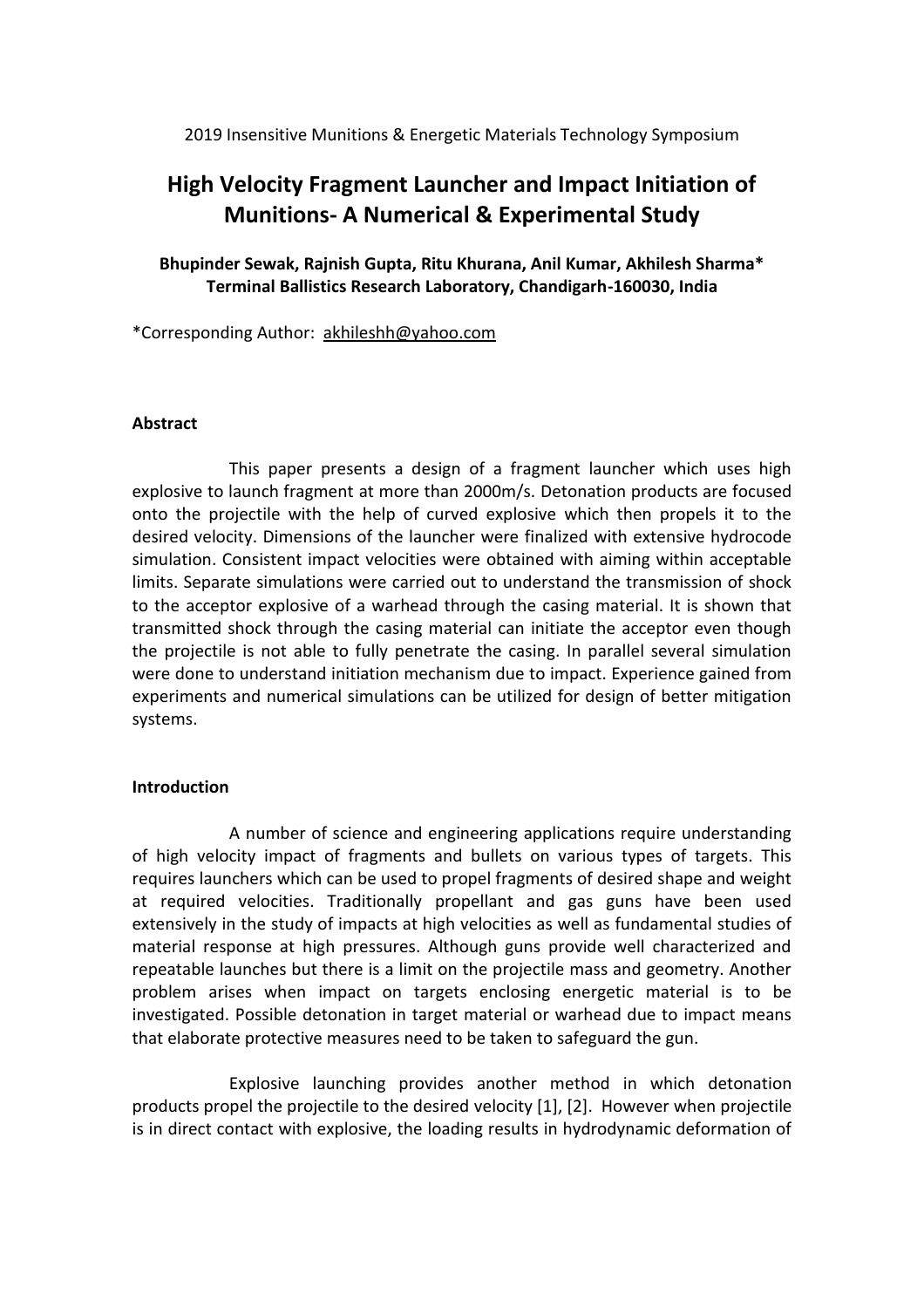the fragment. This paper presents an alternate design of launcher in which the fragment or the projectile is decoupled from direct contact with the explosive. Instead detonation products are focused onto the projectile with the help of curved explosive which then propels it to the desired velocity. Dimensions of the launcher were finalized with extensive hydrocode simulation. Experiments were done to launch a 10gm steel cube and 18.6gm STANAG projectile up to a velocity of 2400±50m/s. Consistent impact velocities were obtained with aiming within acceptable limits. The projectile was soft recovered and it showed no appreciable deformation in shape.

Furthermore understanding the transmission of shock in the target is very important. In this paper response of a cased munition having energetic material against impact is studied. A typical problem in many applications is to establish whether the munition will detonate or not at a particular impact velocity of a fragment or bullet. Both bullet and fragment attack represent a serious threat and are applicable for a wide variety of munitions both during storage and transportation. Protective measures against these threats have to be incorporated in the design of the munitions itself. They can be introduced by using suitable explosives which are less sensitive and/or use of proper packaging. Mitigation measures try to reduce the probability of an unintentional reaction in the munition. At the same time they reduce the severity of the event and also the amount of possible collateral damage.

Separate simulations were carried out to understand the transmission of shock to the acceptor explosive through the casing material. It is shown that transmitted shock through the casing material can initiate the acceptor even though the projectile is not able to fully penetrate the casing. In parallel several simulation were done to understand initiation mechanism due to impact. It is shown that for detonation to start, peak value of the transmitted pressure as well its duration are important. All the numerical simulations were carried out using Ansys AUTODYN hydro-code [3]. Experience gained from experiments and numerical simulations can be utilized for design of better mitigation systems.

## **Fragment Launcher**

Figure 1(a) shows schematic diagram of the fragment launcher used for launching a cubical fragment. Simulation was used in finalizing various dimensions of the launcher. To increase computational efficiency of long simulation, just half of it was modeled by using the axial symmetric configuration around y-axis. Material models inbuilt in Ansys Autodyn were used for various parts [4]. High explosive RDX/TNT (60:40) was modeled with JWL equation of state while Shock equation of state was used for steel fragment. Cylindrical container of mild steel was used to confine high explosive. One face was kept as flat for initiating HE, while the other end was kept concave to create air gap. Calculation of curvature and air gap was carried out after carrying out multiple runs of simulation to ensure that the metal cube is propelled without deformation. A teflon sabot of 5mm wall thickness was used for projectile [5]. Figure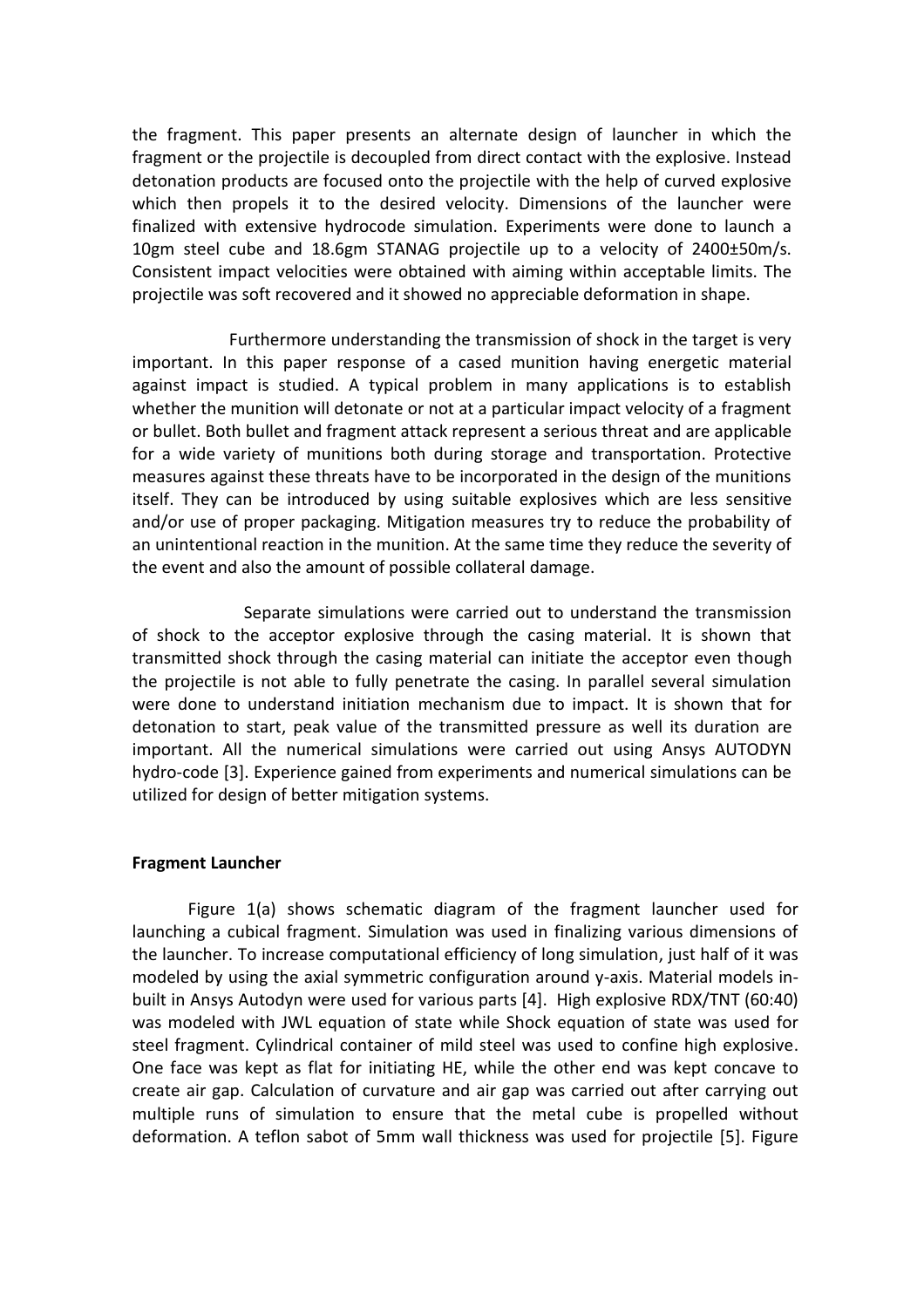1(b) shows complete velocity history of fragment, casing fragments and front fragment holding plate vs time. It is clear that the projectile is propelled with much higher velocity than the debris of the casing material. It is much ahead of remaining fragments of the launcher and will impact the target cleanly. A partition plate with a hole can further be used as a debris trapper to stop the debris from impacting the target.



**Figure 1(a): Schematic Diagram of Launcher (b): Velocity history of Projectiles**

Figure 2 shows a particular experimental layout in which cubical projectile was launched. To record the velocity of projectile, number of velocity sensors were placed at a known distance from the launcher. Particle straw board along with sand filled bags were used to soft recover the fragment for post-trial analysis. The cube was soft recovered in straw board showing no deformation.



**Figure 2: Experimental layout**

A number of experiments have been carried out using this fragment launcher on warheads. This is especially useful when the target warhead contains large quantity of energetic material and conventional guns cannot be used because of safety considerations. Typically velocities of the order of 2500m/s are normally obtained very near to the muzzle end of the guns and keeping the warhead at this position can pose a safety risk for the guns in case the target warhead detonates.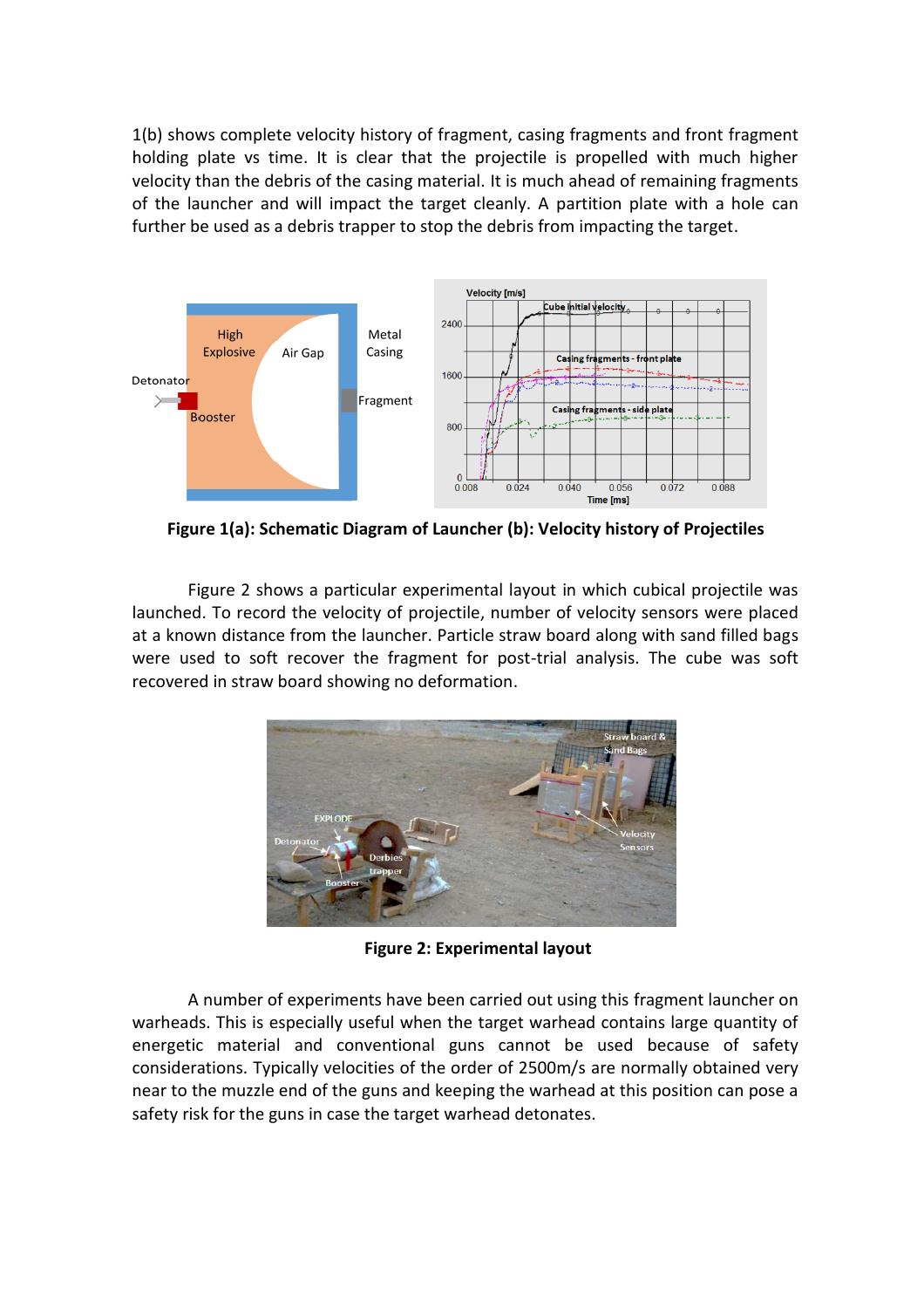# **Pressure Initiation- Simulation Case Studies**

Separately a simulation study was carried out to study the detonation behavior of warheads because of shock initiation. Simulations were carried out to model impact of ogive tip and flat cylindrical projectiles on cased munitions with velocities varying in the range of 1700m/s to 2600m/s. Some of these simulation results were validated with experiments. Each simulation was done to see penetration of casing material and also to see weather detonation in the munition happens or not. Pressure history in the high explosive after the impact of projectile was also simulated. It is seen that shock transmitted through the metallic casing of the munition with sufficient pulse duration is the reason behind detonation. In some cases there was no penetration in the casing material even then shock initiates the detonation. Simulation results are compiled in table 1.

| #                                                                                                                                   | <b>Velocity of</b><br>projectile<br>m/s | <b>Pressure</b><br><b>Transmitted in HE</b><br>& Duration | <b>Remarks</b>                         |
|-------------------------------------------------------------------------------------------------------------------------------------|-----------------------------------------|-----------------------------------------------------------|----------------------------------------|
| 1. Flat Cylindrical STAGNAG 4496 Projectile (18.6 gm) Impact On Cased Warhead<br>No Penetration in target Plate (11 mm, steel 4340) |                                         |                                                           |                                        |
|                                                                                                                                     |                                         |                                                           |                                        |
| 1                                                                                                                                   | 2000                                    | 123.2 KBar/ $>$ 5 µs                                      | Detonation started without Penetration |
| 2                                                                                                                                   | 1800                                    | 100.1 Kbar/ 2.5 $\mu$ s                                   | Detonation started without Penetration |
| 3                                                                                                                                   | 1700                                    | 88.8 KBar/2.1 µs                                          | No Detonation                          |
| 2. Ogive Projectile (8.8 gm) Impact On Cased Munition                                                                               |                                         |                                                           |                                        |
| Clear Penetration in target Plate (11 mm, steel 4340)                                                                               |                                         |                                                           |                                        |
| 4                                                                                                                                   | 2650                                    | 107 KBar/ $5 \mu s$                                       | Detonation started before penetration  |
| 5                                                                                                                                   | 2250                                    | 52.6 KBar/2 $\mu$ s                                       | No Detonation                          |

## **Table 1**

In detailed simulations energy absorbed by the casing material and also the energy transmitted to the energetic material has been computed. These simulations can be used to plan mitigation schemes for warheads. Figure 3 shows simulation viewgraphs of impact of flat projectile at a velocity of 2000m/s (case no. 1 in table 1). Pressure history in the warhead casing and high explosive after the impact of flat face projectile is shown in figure 4. It is apparent that it is the shock pulse which is transmitted through the metallic casing of the warhead and has sufficient pulse duration is the cause of detonation. Thus detonation can take place even when there is no perforation in the casing of the warhead. Thus understanding of shock initiation is extremely important in the studies related to IM compliance.

Another simulation study further emphasizes it in which an investigation was carried out to see possible sympathetic detonation if one of the shell detonates in the launcher of a multi-barrel launcher. This is shown in figure 5. Simulation was done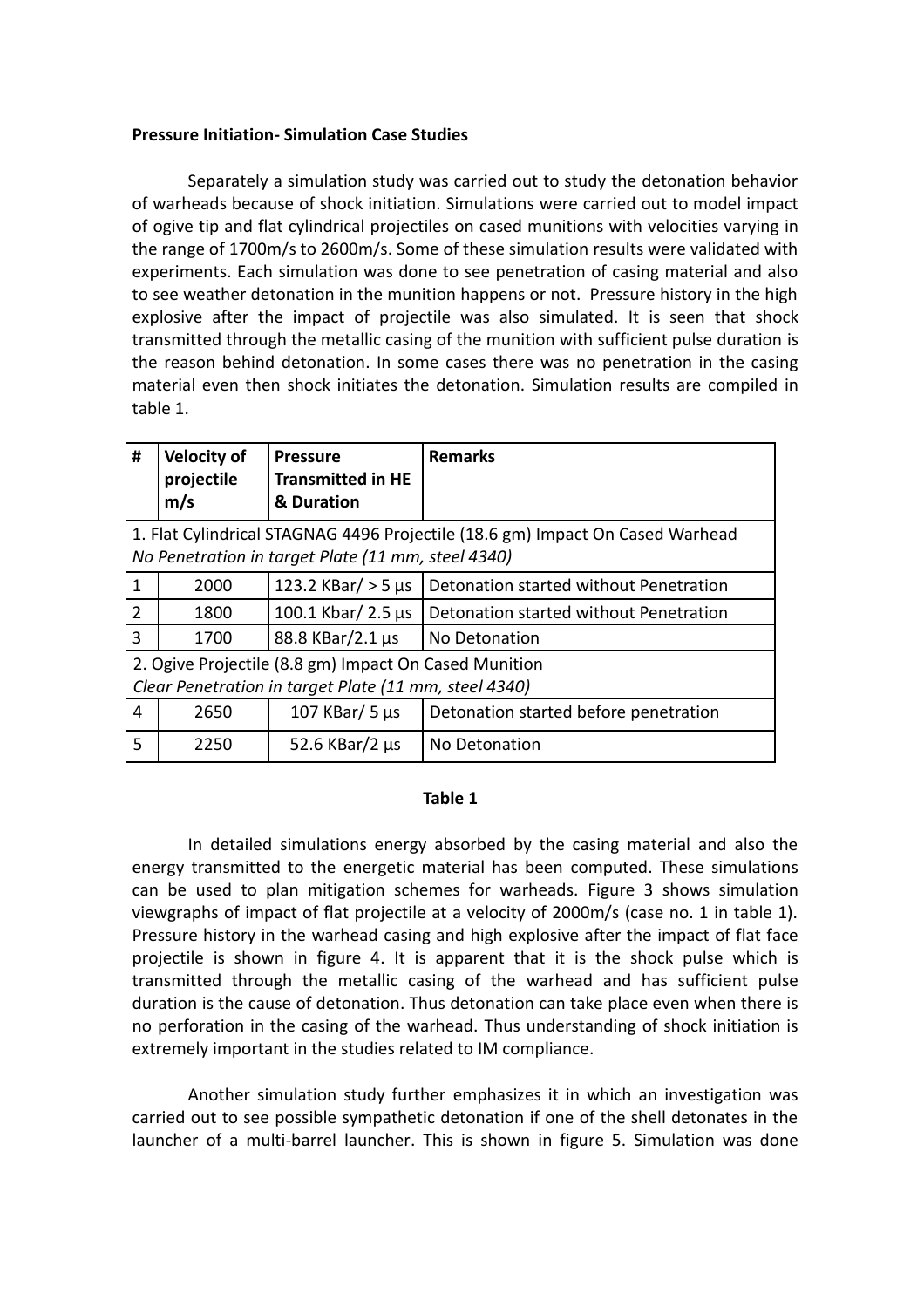assuming two spherical shells as shown in the figure. Both the shells were assumed to have HMX/ TNT explosive while the shells were metallic. First shell was initiated from the center. Expanding metal casings of shells and partition plate ultimately hit the HE of the second shell. Lee-Tarver equation of state was used for the HE contained in the acceptor shell [6] [7]. Velocities of these casings and resulting pressure in the HE were calculated and are shown in figure 6(a) and (b).



**Figure 3: Simulation of Impact of Flat Cylindrical Projectile at 2000m/s**



**Figure 4: Pressure History in the Warhead Casing and High** 



**Figure 5: Problem Setup for Detonation due to Pressure Initiation**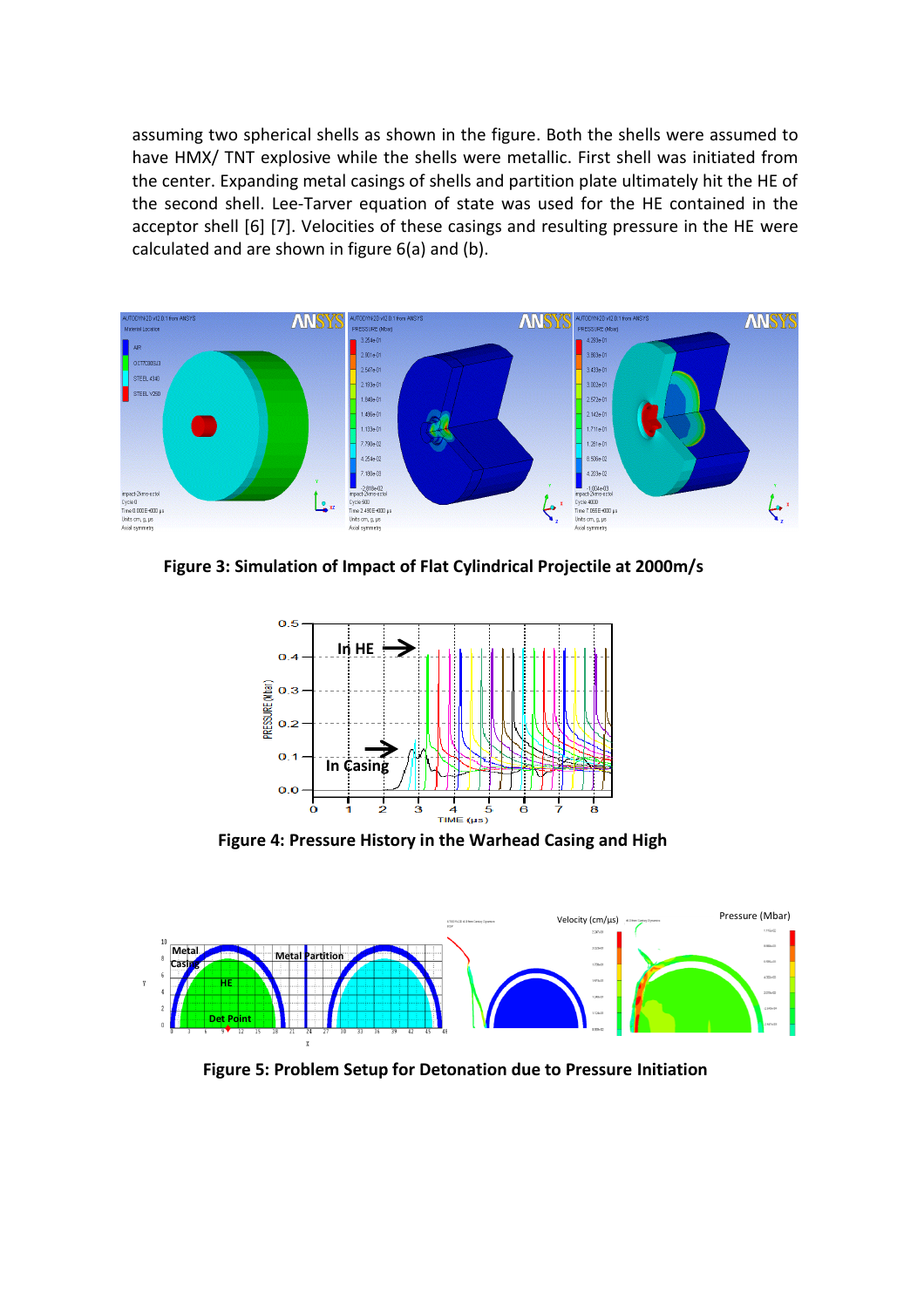

In the simulation maximum impact velocity of second shell on high explosive is less than approx. 1 km/s. - maximum values being nearer to the axis of symmetry. Peak impact pressure in second explosive varies from 22 to 29 Kbar at different locations in the explosive. The time duration of the peak pressure pulse is approx. 1.5 µs. The peak pressure rapidly decays to a value of 6 KBar at 104 µs. No sympathetic detonation of the second shell was observed. To further validate this a 30 KBar triangular pressure pulse was applied on the explosive for 2 µs. No detonation was observed. However 30 KBar pressure applied for a longer duration of 5  $\mu$ s caused detonation. (Figure 6(c)). Similarly the explosive detonated when the pressure was increased to values of 50 KBar for 2 µs when detonation was observed to occur after approximately 47 µs. Detonation occurred after approx. 7 µs when the pressure was further increased to a value of 100 Kbar applied for 2 µs. These observations show that both peak values and duration of incident pressure are important.

## **Discussion & Conclusions**

This paper has presented a design of a fragment launcher which uses high explosive to launch fragment up to velocities of 2400m/s. Detonation products are focused onto the projectile with the help of curved explosive which then propels it to the desired velocity. This work has demonstrated a method of projectile launch which can be used to simulate STANAG 4496 fragment impact on a full scale warhead and munition. A traditional difficulty with high-explosive launching systems is that severe loading generally causes hydrodynamic deformation of the projectile. In the present design, the projectile is cushioned from direct action of the explosives by an air gap. Fragments can be delivered at impact velocities in excess of 2400m/s with minimal deviation, good velocity control and accurate aiming. Dimensions of the launcher were finalized with extensive hydrocode simulation. Simulations were also carried out to understand the transmission of shock to the acceptor explosive of a warhead through the casing material. It is seen that transmitted shock through the casing material can initiate the acceptor even though the projectile is not able to fully penetrate the casing. Experimental and simulation results also verified the role of shock pressure and pulse duration, for initiating detonation in the energetic materials without perforation